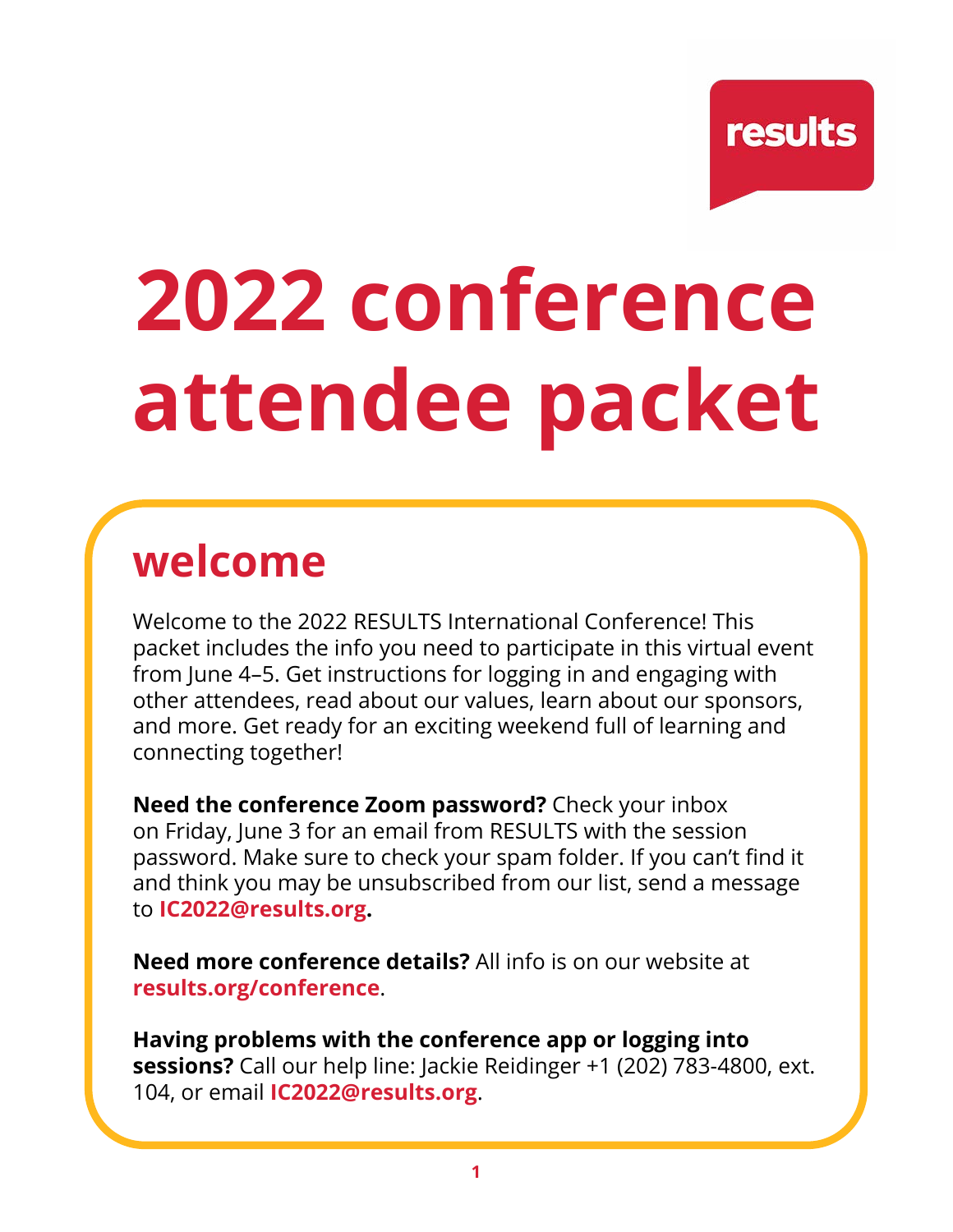# **table of contents**

| agenda 33                                                                                                                                                                                                                           |  |
|-------------------------------------------------------------------------------------------------------------------------------------------------------------------------------------------------------------------------------------|--|
| community building bingo manufactured and the 4                                                                                                                                                                                     |  |
| event app guide <b>contained</b> and the set of 5-6                                                                                                                                                                                 |  |
| zoom info and guide <b>contract and guide</b> 7                                                                                                                                                                                     |  |
| our values <b>contracts</b> and the set of the set of the set of the set of the set of the set of the set of the set of the set of the set of the set of the set of the set of the set of the set of the set of the set of the set  |  |
|                                                                                                                                                                                                                                     |  |
| meet our sponsors <b>manual meet our sponsors</b> and the manual meet our sponsors and meet our sponsors and the manual meet our sponsors and meet our sponsors and meet our sponsors and meet our sponsors and meet our sponsors a |  |
|                                                                                                                                                                                                                                     |  |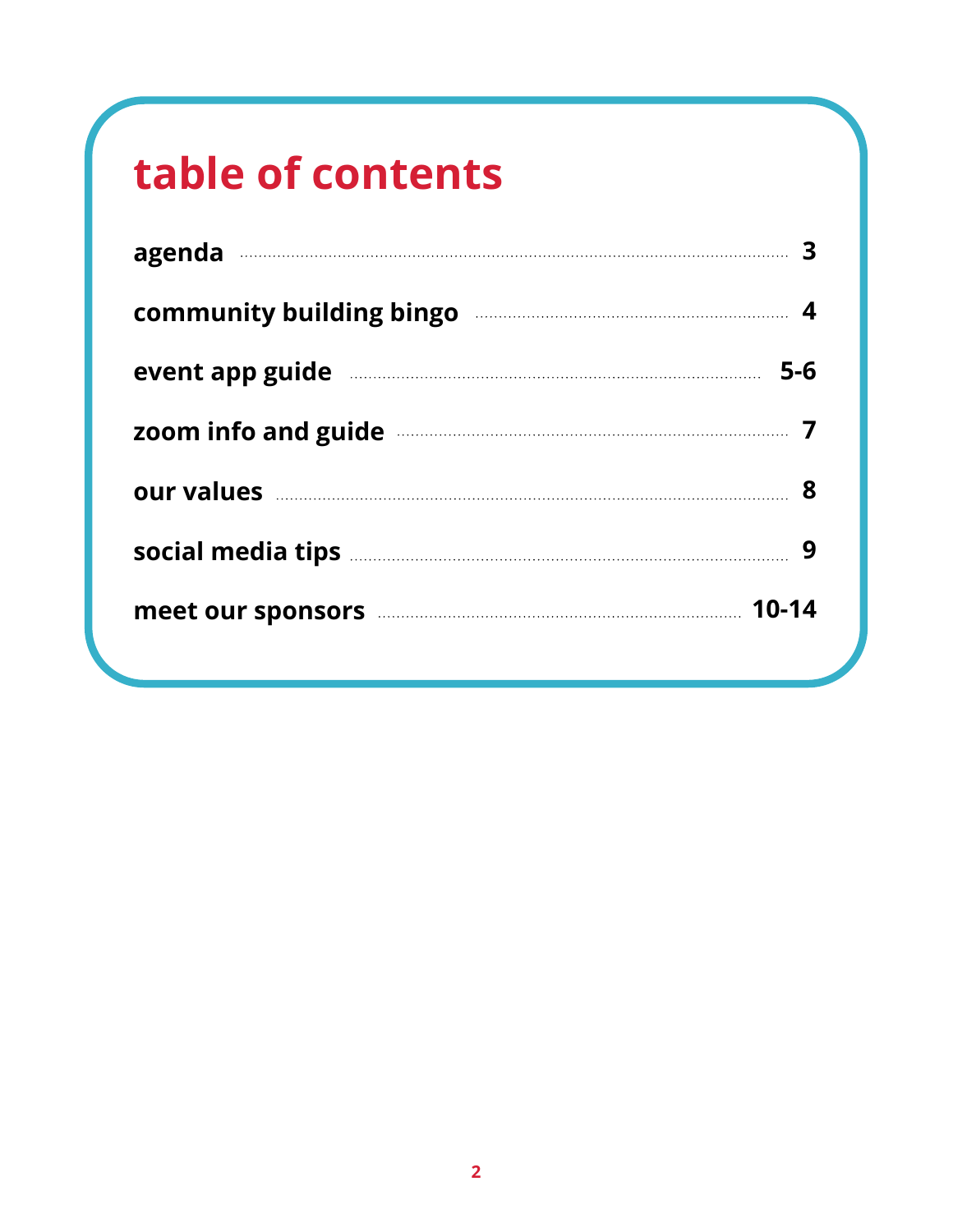# **2022 conference agenda**

*All times Eastern Time. Updated Tuesday, May 31 – subject to change. Please check [online agenda](https://results.org/conference/agenda/) for session details, links, and latest updates. Password for sessions will arrive in your email inbox on Friday, June 3 (make sure to check your spam folder!).*

## **saturday, june 4**

| $8:00am - 9:00am$                 | <b>Workshop:</b> Connecting with Grassroots Advocates Around the World       |  |  |
|-----------------------------------|------------------------------------------------------------------------------|--|--|
| 11:45am - 12:00pm                 | Musical Entertainment with DJ PM Love                                        |  |  |
| 12:00pm - 1:00pm                  | Plenary Session: Opening Keynote and Celebration with Jelani Cobb            |  |  |
| $1:15$ pm – 2:15pm                | <b>Concurrent Plenary:</b>                                                   |  |  |
|                                   | The Past, Present, and Future of the Affordable Housing Crisis               |  |  |
|                                   | <b>Concurrent Plenary:</b>                                                   |  |  |
|                                   | A Foundation for Health Equity: The Global Fund Partnership<br>$\bullet$     |  |  |
| $2:30$ pm – $3:00$ pm             | <b>Plenary Session:</b> Transforming the Fight Against New and Old Pandemics |  |  |
| $3:00 \text{pm} - 3:10 \text{pm}$ | Why Every Contribution Counts                                                |  |  |
| $3:20 \text{pm} - 4:05 \text{pm}$ | <b>Workshop Block 1</b>                                                      |  |  |
| $4:15 \text{pm} - 5:00 \text{pm}$ | <b>Workshop Block 2</b>                                                      |  |  |
| $5:00 \text{pm} - 5:45 \text{pm}$ | <b>Community Building Bingo</b>                                              |  |  |
|                                   |                                                                              |  |  |

### **sunday, june 5**

| $9:00am - 10:30am$                | Intensive Workshop: Health Equity: Who Owns the Agenda            |  |  |
|-----------------------------------|-------------------------------------------------------------------|--|--|
| $11:00am - 12:30pm$               | Intensive Workshop: Going Beyond the Numbers: Learning to         |  |  |
|                                   | Personalize Your Lobbying Experience for Effective Advocacy       |  |  |
| $1:00 \text{pm} - 2:30 \text{pm}$ | Intensive Workshop: Going from 2 to 4: Relational Organizing in a |  |  |
|                                   | Hybrid World                                                      |  |  |
| $3:00 \text{pm} - 5:00 \text{pm}$ | <b>Concurrent Anti-Oppression Workshops:</b>                      |  |  |
|                                   | <b>Interrupting Microaggressions</b>                              |  |  |
|                                   | <b>Creating Space for Critical Conversations</b>                  |  |  |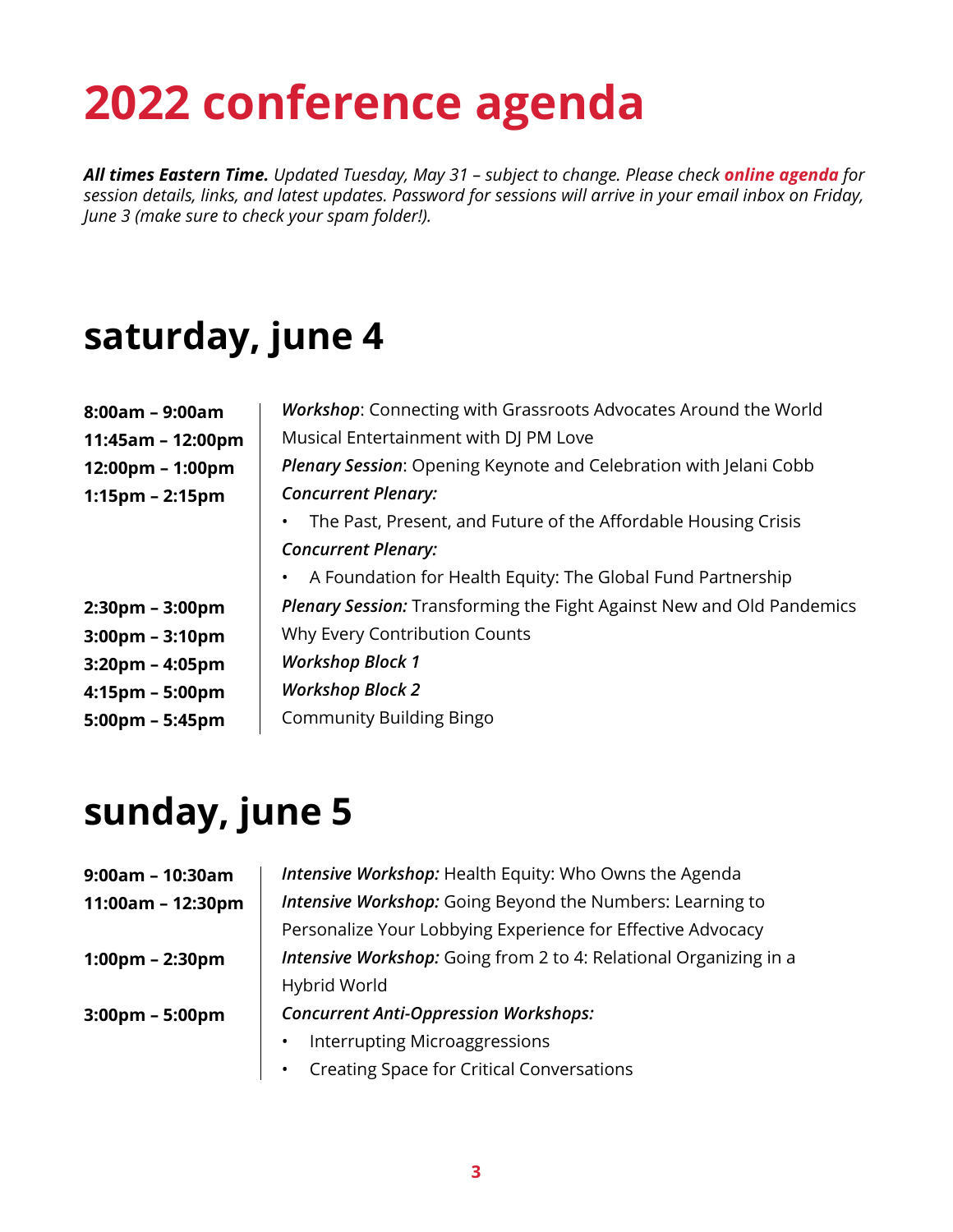# **RESULTS Community Building Bingo**

**Print for easy access** during the Community Building session at the RESULTS Conference!

| <b>Published a</b><br>letter to the<br>editor       | Joined<br><b>RESULTS in</b><br>2022                        | <b>Attended</b><br>virtual lobby<br>meeting                      | <b>Attended</b><br><b>RESULTS anti-</b><br>oppression<br>training |
|-----------------------------------------------------|------------------------------------------------------------|------------------------------------------------------------------|-------------------------------------------------------------------|
| This is my<br>first RESULTS<br>Conference           | Met a new<br>friend in<br><b>RESULTS</b>                   | Learned a<br>new skill from<br><b>RESULTS</b>                    | Inspired by a<br>speaker today                                    |
| Have a role<br>within a<br><b>RESULTS</b> group     | <b>First-name</b><br>basis with a<br>congressional<br>aide | <b>Motivated to</b><br>join RESULTS<br>by personal<br>experience | New to<br>advocacy<br>before<br><b>RESULTS</b>                    |
| Joined<br>RESULTS 10+<br>years ago                  | Submitted a<br>letter to the<br>editor                     | <b>Attended</b><br>2+ RESULTS<br><b>Conferences</b>              | Attended in-<br>person lobby<br>meeting                           |
| Took on a<br>speaking role<br>in a lobby<br>meeting | Learned<br>something<br>new today                          | Met with a<br>member of<br>Congress in-<br>person                | <b>Brought a</b><br>friend into<br><b>RESULTS</b>                 |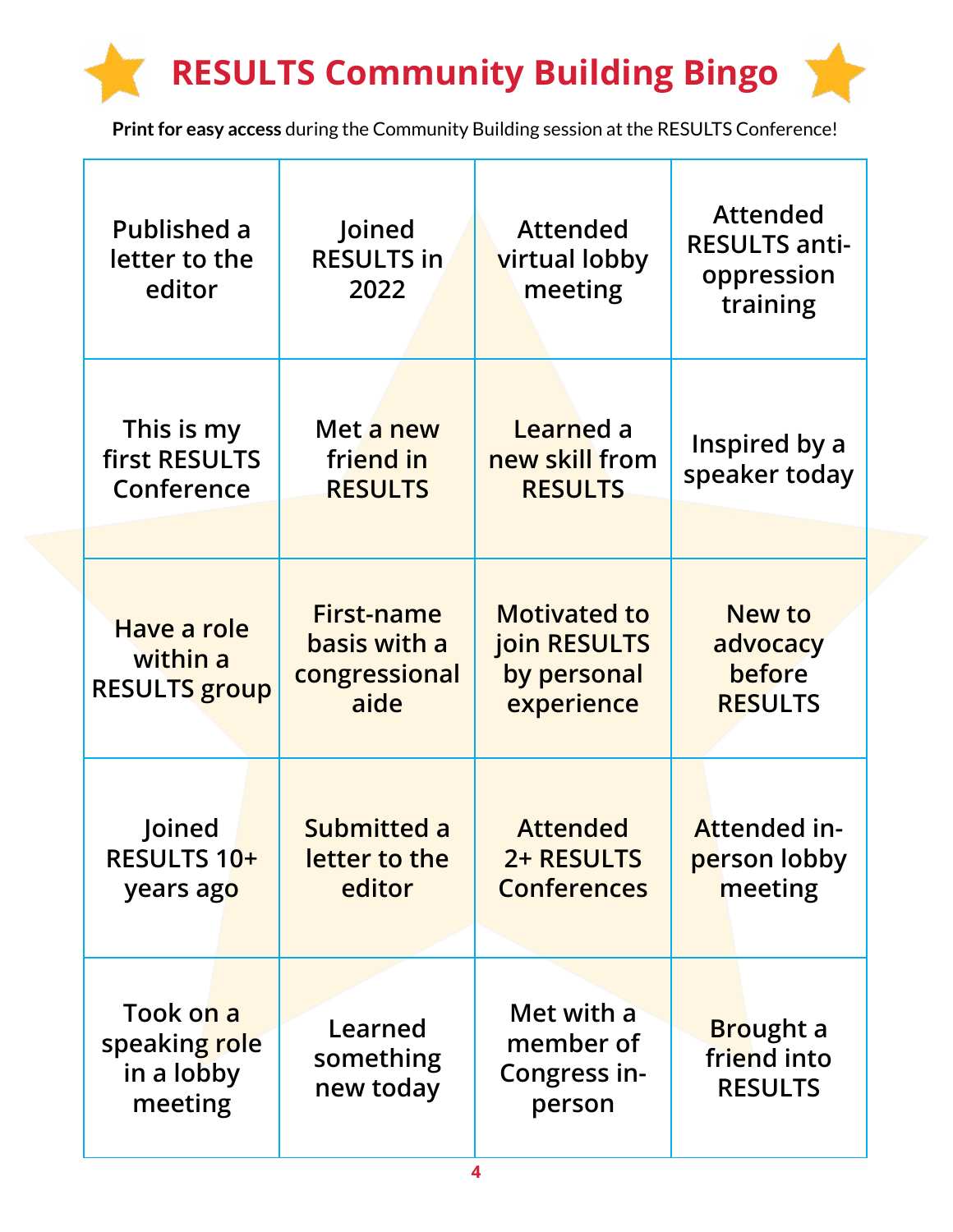# **how to access the event app**

The Whova conference event app is for **free** for event attendees, and is accessible both online and through the mobile app. Enjoy a number of interactive features!

- Access the **event agenda** and create your own schedule
- Explore the **profiles** of event speakers and attendees
- Send **in-app messages** and exchange **contact info**
- **• Network** and find attendees with common affiliations
- Receive **update notifications** from organizers

## **Log in to the mobile app**

To download the mobile version of the app, please follow the steps below:

Open up the Apple Store or Google Play on your mobile device, and search for "Whova". Or, visit **[here](https://whova.com/download/)** in your mobile device's web browser, or scan the QR code above.

• When you have found Whova, tap to download and install the Whova app.

| $\leq$ Back<br>Sign Up / Sign In<br>to see who else is attending, connect with<br>other attendees, view event schedule, and<br>more!<br>in Sign In with LinkedIn<br>Sign In with Facebook | Fill in your background information to<br>connect with the right people.<br>Affiliation<br>You currently don't have any afflictions added.<br>- Add an Affiliation | $m \approx$<br><b><i><i><u><b>E</b></u></i></i></b> 100% 2008<br>9:41 AM<br>Θ<br>Help<br>Home<br><b>NBOS</b>                                                                                                                                                      |
|-------------------------------------------------------------------------------------------------------------------------------------------------------------------------------------------|--------------------------------------------------------------------------------------------------------------------------------------------------------------------|-------------------------------------------------------------------------------------------------------------------------------------------------------------------------------------------------------------------------------------------------------------------|
| Or use email<br>Email<br><b>Continue</b>                                                                                                                                                  | <b>世</b> Education<br>Vou comedy don't have any schools added<br>+ Add a School                                                                                    | <b>National Business Owner Summit</b><br>Washington, D.C.<br>August 22 - 24, 2020<br>ECOCETORN<br><b>AGENCY</b><br>ofostown p<br><b><i><u>DISPUNITIONS</u></i></b><br>Business Centerashington<br><b>Quick Shortcuts</b><br>Photos<br>$\mathbf{w}$<br>Leaderboard |
| By University Research, Artist Barriet Ba Whendore<br>Terms of Use Inni Ethacy Policy                                                                                                     | My Profile Looks Good                                                                                                                                              | 9)<br>$\sim$<br>雦<br><b>Home</b><br>Agenda<br>Attendees<br>Community<br>Meksages                                                                                                                                                                                  |

- **• Enter the email address you used for event registration.**
- Create a password and type in your name.
- Edit your profile. Other attendees will use this to network with you (so make it look nice).

The app will take you to your event page automatically if the organizers have updated the app with your registration information.

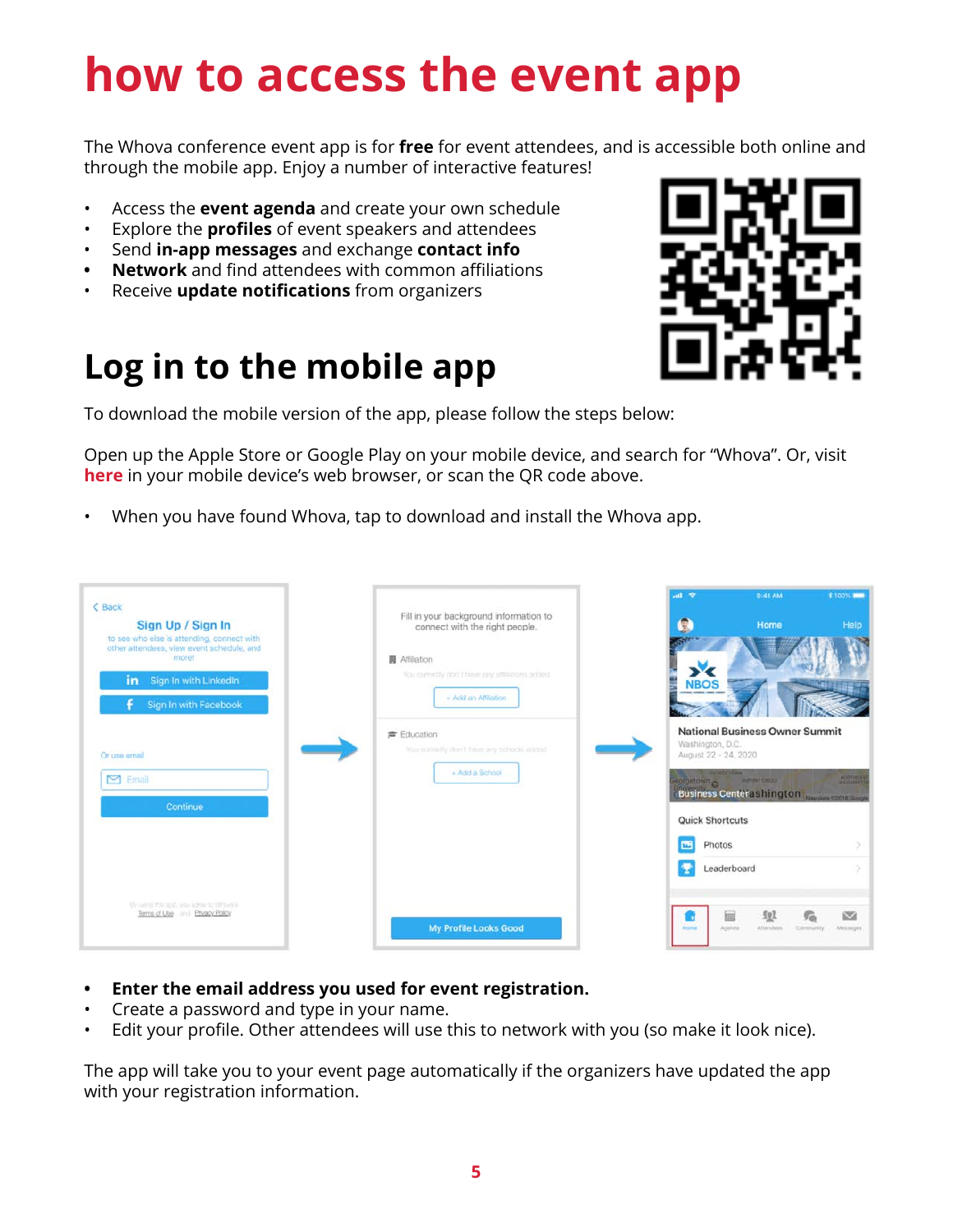## **Log into the web app**

#### **Clic[k here to access the web app for the conference.](https://whova.com/portal/webapp/resul_202206/)**

- Click "Sign up here" if you don't have an account yet, and fill in your email and password.
- **• Please make sure to use the email you used when registering the event.** Otherwise it won't allow you to join the event.
- The app will automatically take you to the event main page.



**Click here fo[r more instructions for using the Whova app.](https://whova.com/pages/whova-app-user-guide/)**

*Having problems with logging into sessions?* 

*Call our help line: Jackie Reidinger +1 (202) 783-4800, ext. 104*

*or email [IC2022@results.org](mailto:IC2022%40results.org?subject=).*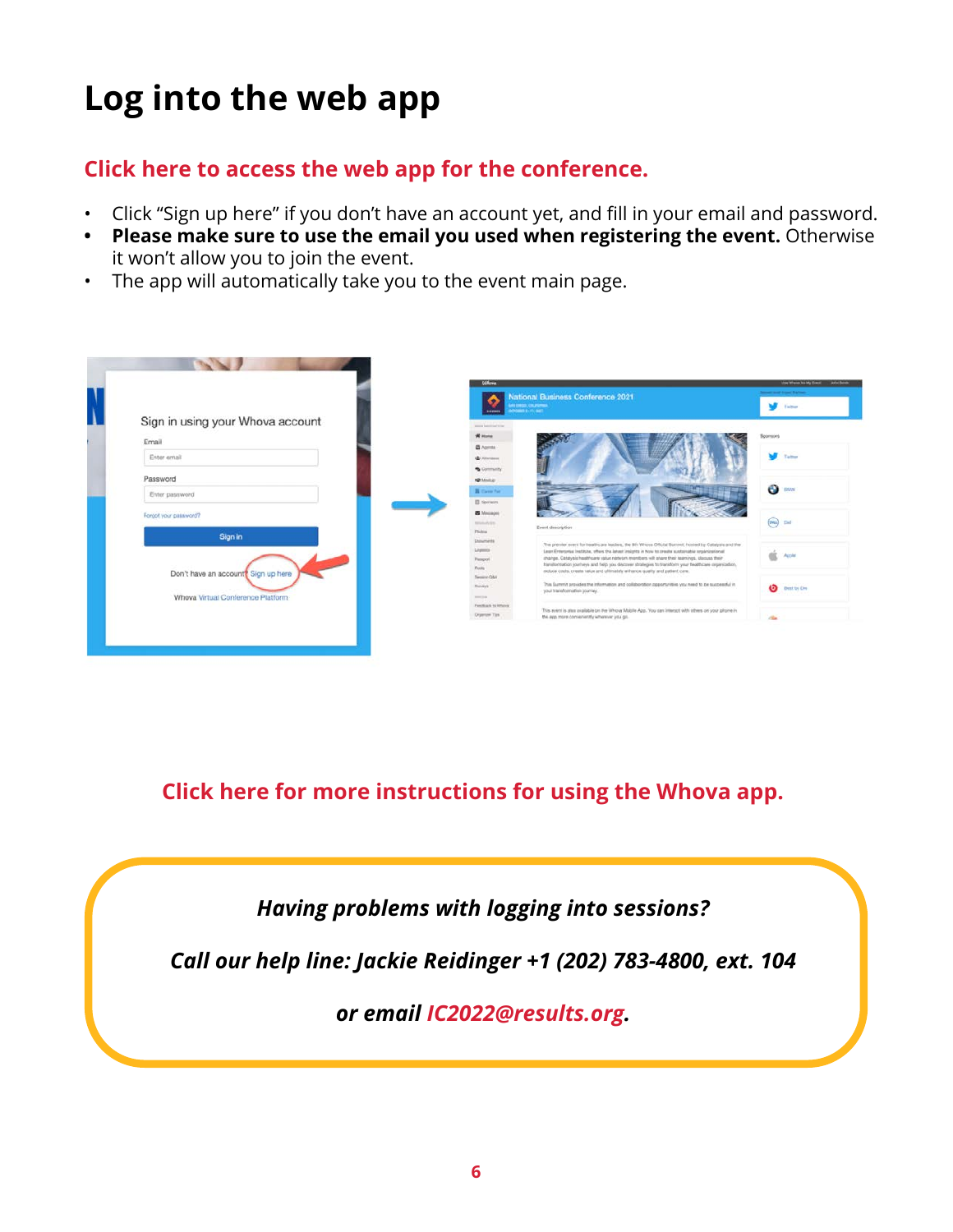# **zoom info**

### **For joining by web:**

To access the conference sessions, **[go here to our online agenda](https://results.org/conference/agenda/)** and you can find each link under the session description. The password to join will arrive in your email inbox from RESULTS on Friday, June 3 (make sure to check your spam folder!). If you believe you have unsubscribed from our email list and you cannot find the email with the password, send a message to **[IC2022@results.org](mailto:IC2022%40results.org?subject=)** and let us know.

### **For joining by phone:**

#### **Dial by your U.S. location**

- +1 312 626 6799 US (Chicago) +1 929 436 2866 US (New York) +1 301 715 8592 US (Germantown) +1 346 248 7799 US (Houston) +1 669 900 6833 US (San Jose)
- +1 253 215 8782 US (Tacoma)

**To dial into Zoom on your phone outside the U.S.**, **[go here](https://zoom.us/zoomconference)** to find the number for your country.

To enter the call, dial the Meeting ID for the session when prompted. These can be found in **[our agenda online](https://results.org/conference/agenda/)** or in the event app (see pages 4-5). The password can be found in your email inbox.

**Download [Zoom Guide for Meetings](https://results.org/wp-content/uploads/Attending-a-Zoom-Meeting-1.docx)**

#### **Download Zo[om Guide for Webinars](https://results.org/wp-content/uploads/Attending-a-Zoom-Webinar-1.docx)**

*Having problems with logging into sessions?* 

*Call our help line: Jackie Reidinger +1 (202) 783-4800, ext. 104*

*or email [IC2022@results.org.](mailto:IC2022%40results.org?subject=)*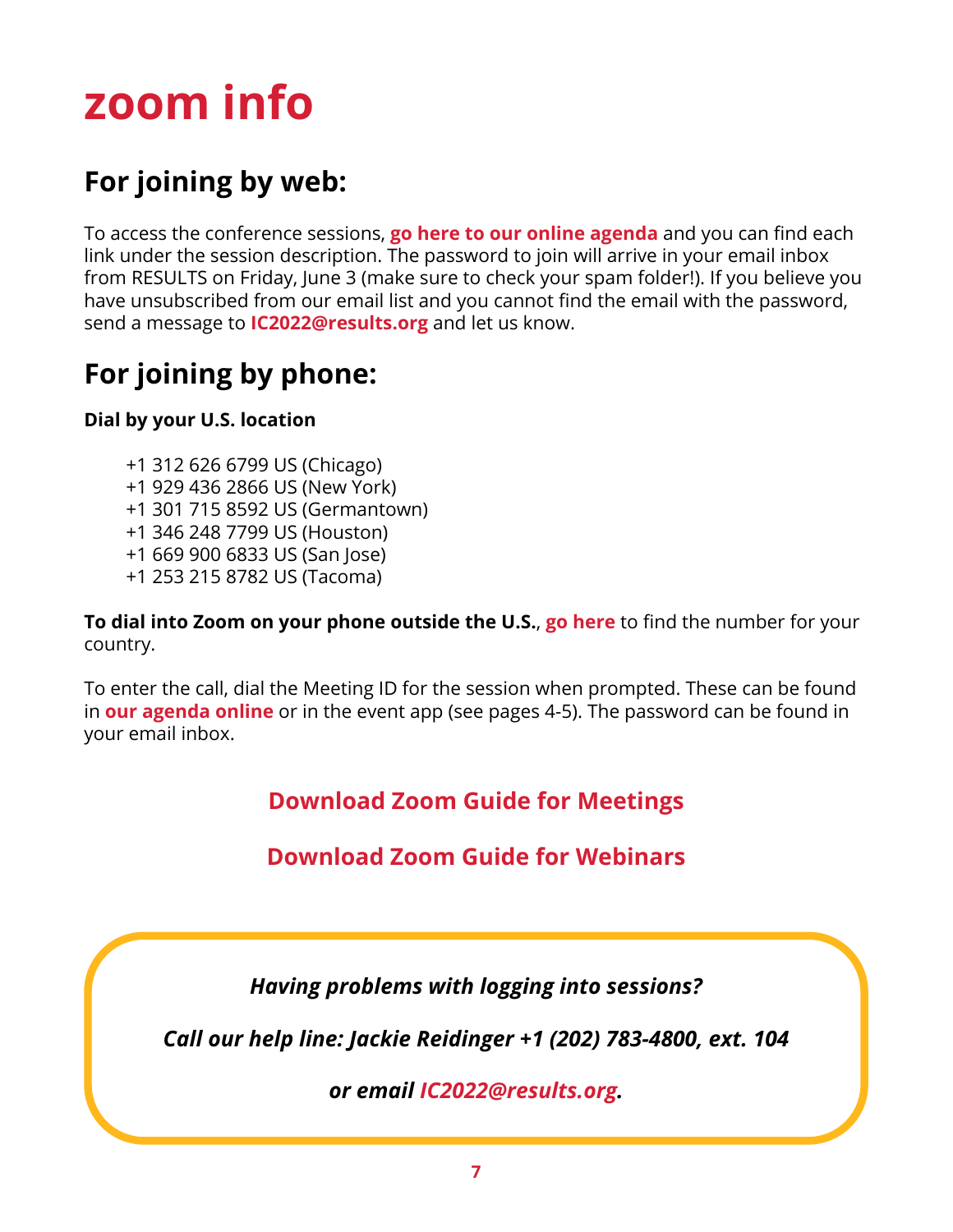# **our values**

RESULTS is a movement of passionate, committed everyday people. Together we use our voices to influence political decisions that will bring an end to poverty. Poverty cannot end as long as oppression exists. We commit to opposing all forms of oppression, including ableism, ageism, biphobia, classism, colonialism, homophobia, racism, religious discrimination, sexism, transphobia, white saviorism, and xenophobia.

At RESULTS we pledge to create space for all voices, including those of us who are currently experiencing poverty. We will address oppressive behavior in our interactions, families, communities, work, and world. Our strength is rooted in our diversity of experiences, not in our assumptions.

With unearned privilege comes the responsibility to act so the burden to educate and change doesn't fall solely on those experiencing oppression. When we miss the mark on our values, we will acknowledge our mistake, seek forgiveness, learn, and work together as a community to pursue equity.

There are no saviors — only partners, advocates, and allies. We agree to help make the RESULTS movement a respectful, inclusive space.

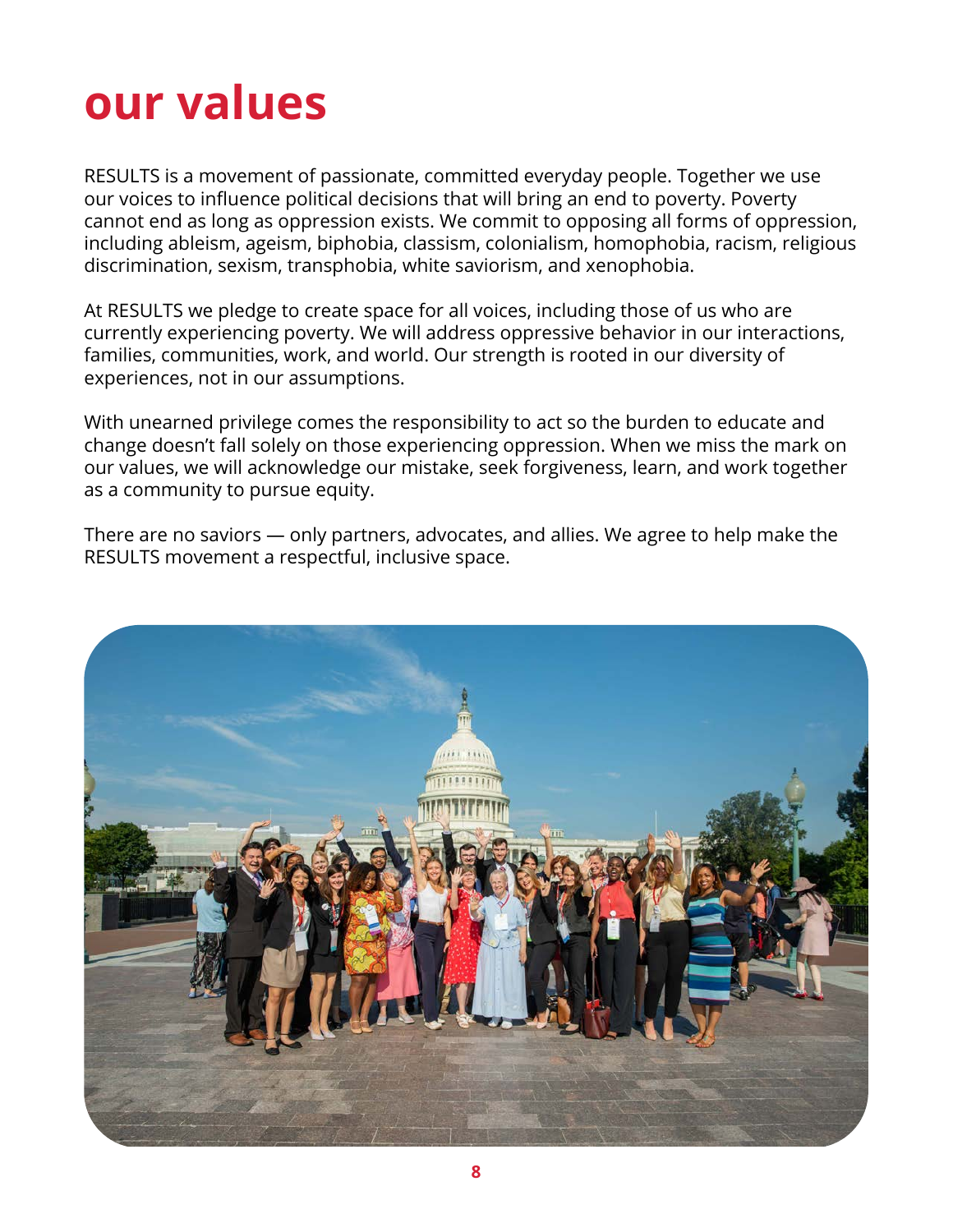# **social media tips**

- Share about the conference on Twitter and Facebook using the hashtag **#Voices4RESULTS** at the end of your posts. Follow the action on **[Twitter](https://twitter.com/search?q=%23voices4results&src=typed_query&f=live)**.
- Tag your representatives in your tweets so that they will see them!
- Don't just watch, join the conversation! Share your experience with the Twitterverse. You can quote speakers, chat with other attendees, and share other content that is interesting to you and your audience. Follow the #Voices4RESULTS hashtag and engage with other attendees online by asking questions, retweeting content they shared, or commenting on their posts directly.
- Give your tweets an extra edge: add a video, photo, screenshot, or GIF to make things interesting. Tweets with images get almost 313% more engagement, according to Twitter.
- Use attribution. As you're live tweeting, be sure to include the Twitter handle of speakers your quote or attendees you're chatting with. Make it easy for others to join in the conversation by identifying who you are quoting or referring to in a comment. Following speakers and other attendees is a great way to stay connected after the event.

## **[O](https://twitter.com/search?q=%23voices4results&src=typed_query&f=live)ur hashtag: [#Voices4RESULTS](https://twitter.com/search?q=%23voices4results&src=typed_query&f=live)**

### **Our handles:**

Twitter: **[@RESULTS\\_Tweets](https://twitter.com/RESULTS_Tweets)** Facebook: **[/RESULTSEdFund](https://www.facebook.com/RESULTSEdFund/)** Instagram: **[@voices4results](https://www.instagram.com/voices4results/?hl=en)**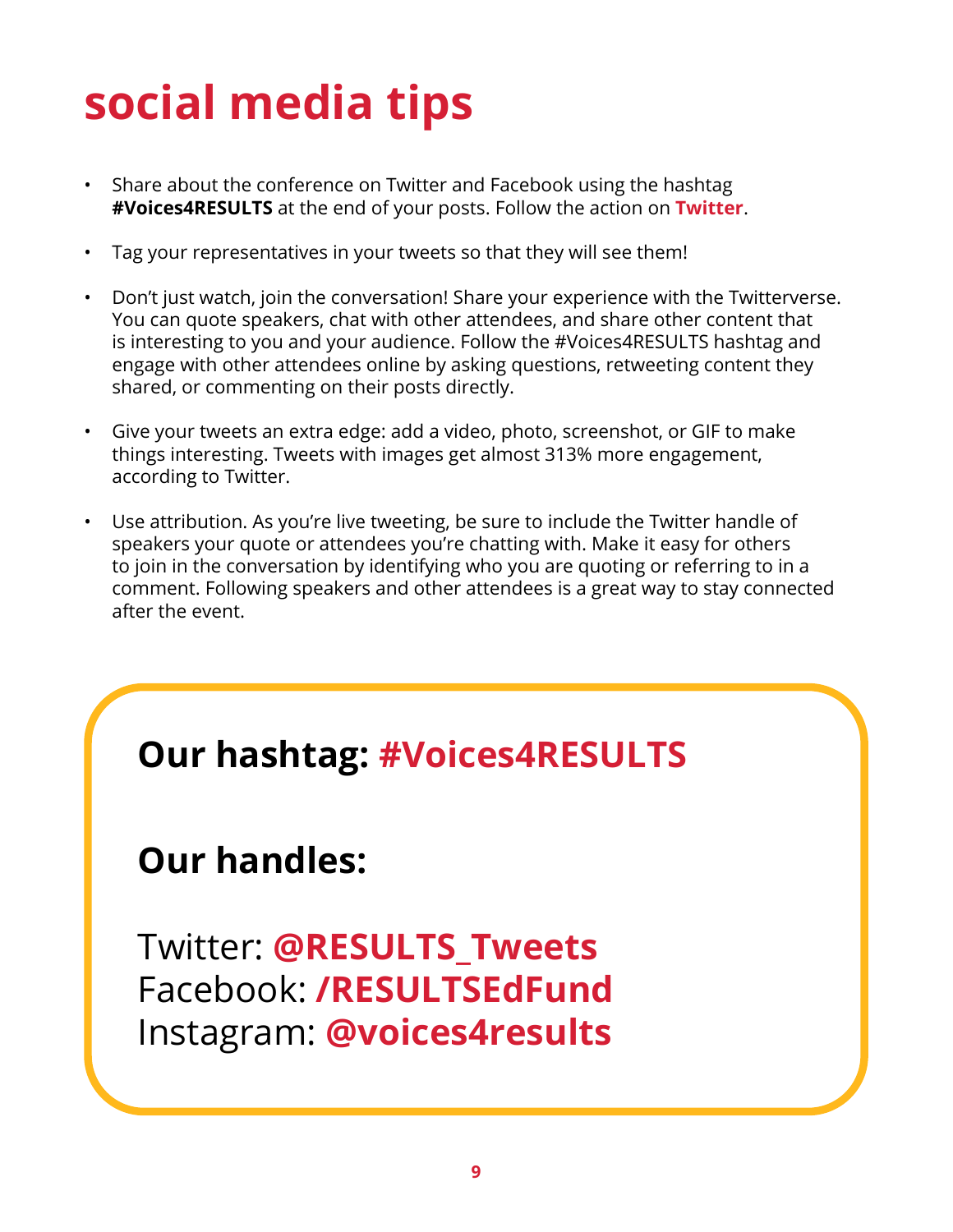# **Thank you to our sponsors**

## for making the RESULTS International Conference possible!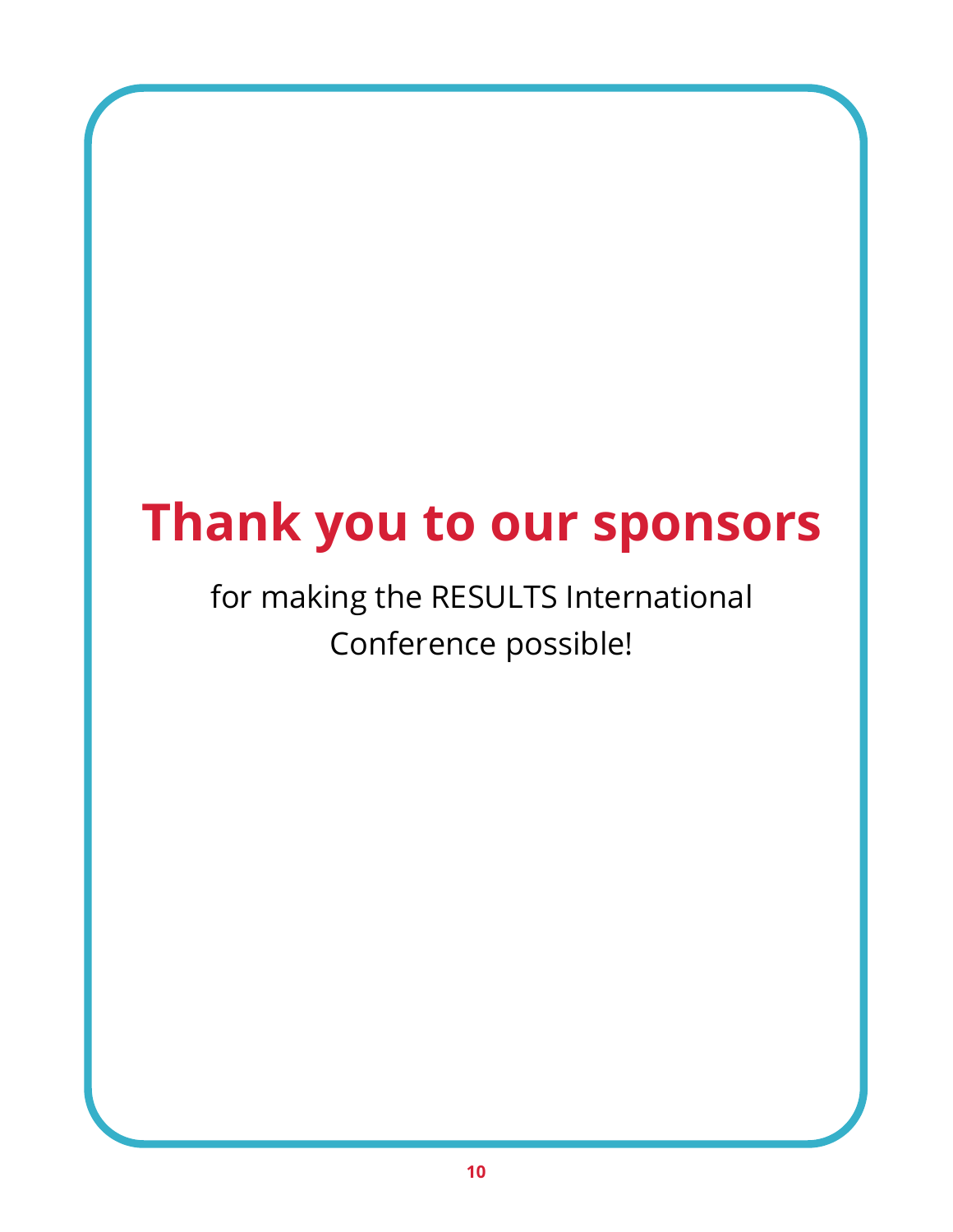**Champion Sponsor** 



**Leader Sponsors** 



### **Advocate Sponsors**







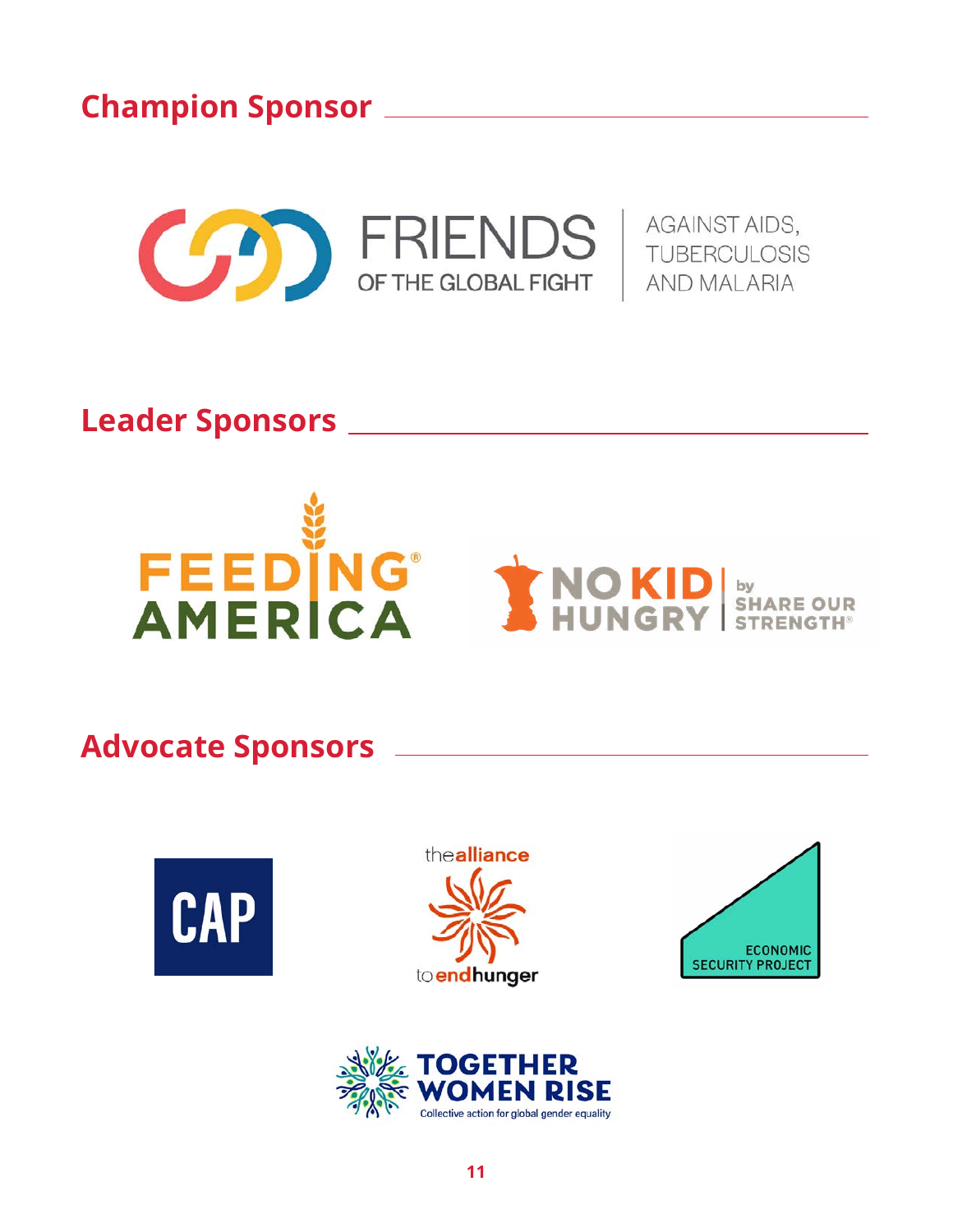### **Partner Sponsors**











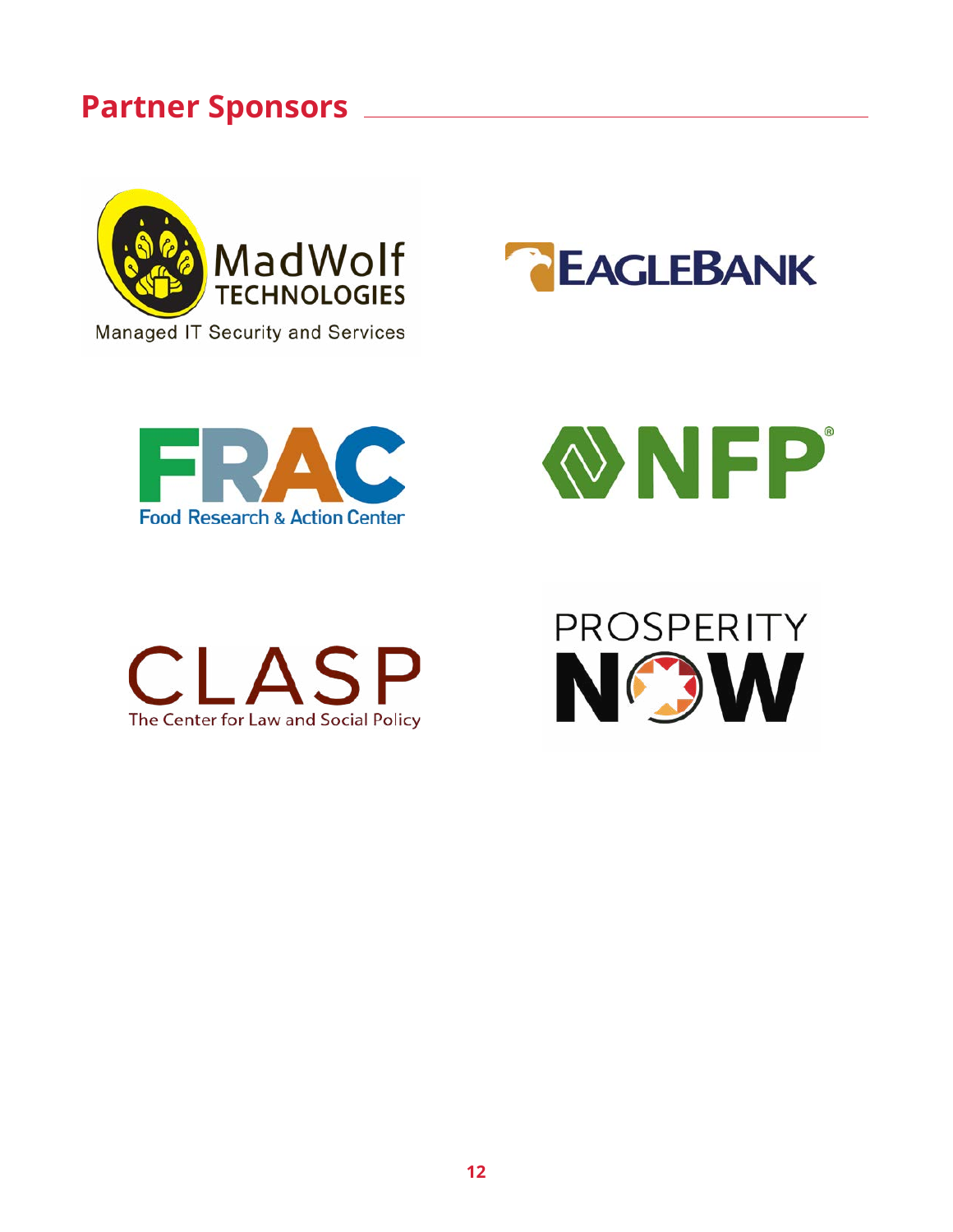# **WHAT DOES \$2 BILLION BUY?**



To get back on track on ending the epidemics of AIDS, TB and malaria and continue U.S. leadership in support of the Global Fund, Friends urges Congress to appropriate at least \$2 billion to the Global Fund in FY23.

#### **A \$2 BILLION INVESTMENT IN THE GLOBAL FUND WOULD TRANSLATE TO:**



Estimates are derived from the modelling conducted to estimate impact of the Global Fund 2023-2025 Investment Case. The results reflect contributions of Global Fund investments to national programs and their results. The Global Fund supports a range of interventions recommended by technical partners, which go beyond those presented in the results of this calculator.